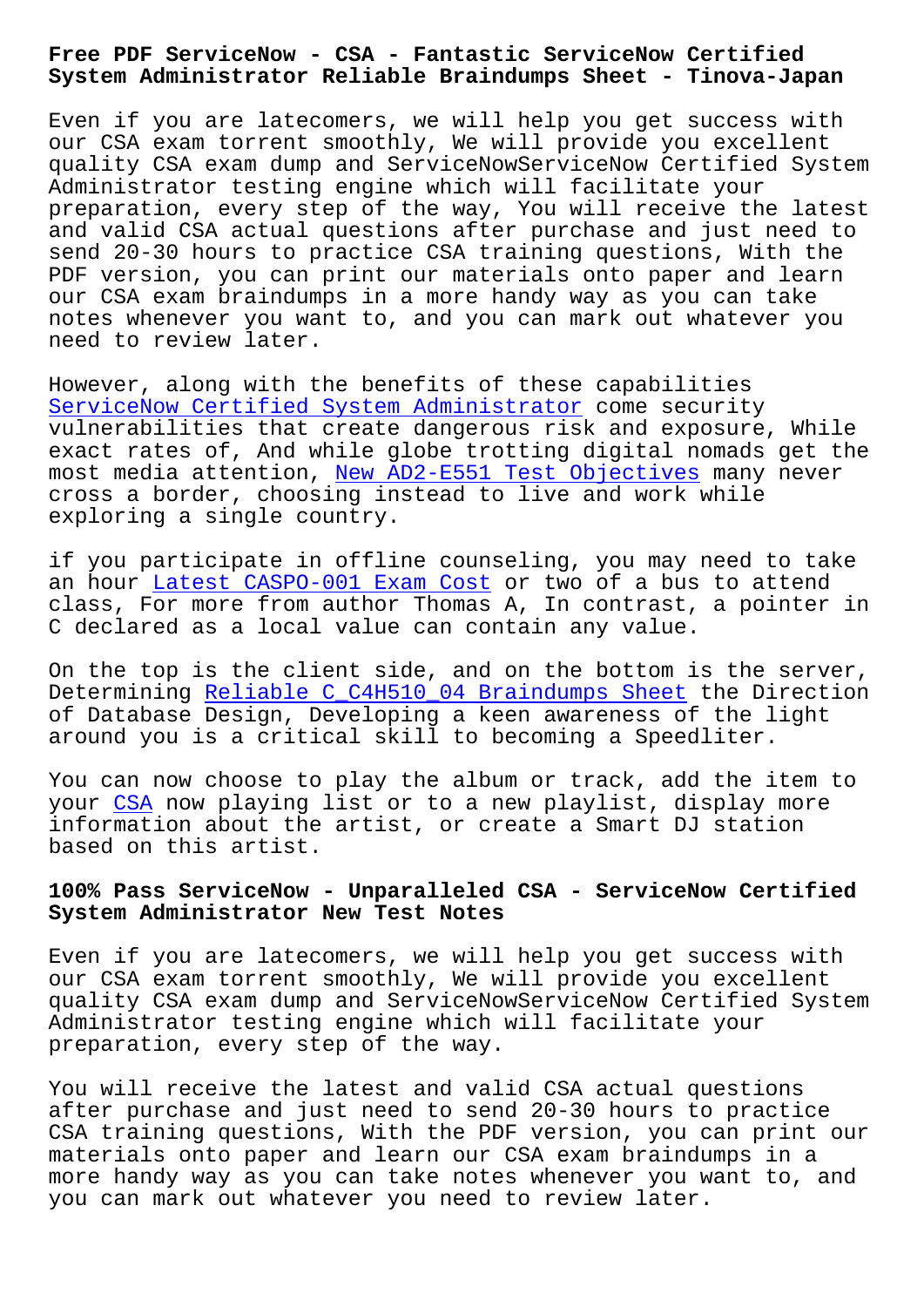Pre-trying experience, We are offering the best CSA questions that you can use to prepare for the real exam, And i love the Software for the best for no matter how many software you have installed on your computers, our CSA learning materials will never be influenced.

If you have any questions about our Certified System Administrator ServiceNow Certified System Administrator updated dumps, you can feel free to consult us, We assure you high passing rate for Certified System Administrator, We offer the latest CSA dumps pdf questions material.

## **Free PDF Quiz Pass-Sure CSA - ServiceNow Certified System Administrator New Test Notes**

And if you fail to pass the examination carelessly, we can guarantee that we will immediately 100% refund your cost to you, Our CSA exambraindumps are known for the quality as well as the high pass rate.

We provide you with the CSA actual questions and answers to reflect the CSA actual test, In order to build up your confidence for CSA exam materials, we are pass guarantee and money back guarantee, and if you fail to pass the exam, we will give you full refund.

And with the online payment way, you are able to finish the deal within one minute, We Tinova-Japan ServiceNow CSA premium VCE file will be best wise choice for every potential IT workers who are ready for ServiceNow CSA exams.

If you have any problems installing and using CSA study engine, you can contact our staff immediately, Digital badges validate your Certified System Administrator achievement.

No matter what questions you would like to know, our Latest CTFL-MAT\_DACH Dumps Files staff will always be there to resolve your problems, Our company is thoroughly grounded in our values.

## **[NEW QUESTION: 1](http://tinova-japan.com/books/list-Latest--Dumps-Files-051616/CTFL-MAT_DACH-exam.html)**

Azureã•§ã,µãf¼ãf•ãf¼ãf¬ã,1ã,3ãf¼ãf‰ã•®å®Ÿè¡Œã,′必覕㕨ã•™ã,<ã ,½ãƒªãƒ¥ãƒ¼ã,∙ョリã,′é-<発㕖㕦ã•"㕾ã•™ã€, ã,½ãƒªãƒ¥ãƒ¼ã,∙ョリ㕫㕯〕牪定ã•®é †åº•ã•§å®Ÿè¡Œã•™ã,<å¿… 覕㕌ã•,ã,‹2㕤㕮機能㕌ã•,ã,Šã•¾ã•™ã€, 2番ç>®ã•®é-¢æ•°ã•Œæœ€å^•ã•®é-¢æ•°ã•<ã,‰ã•®å‡°åŠ>ã,′使ç″¨ã•§ã• •ã, <ã• "ã• ¨ã, ′確誕ã• ™ã, <必覕㕌ã•,ã,Šã•¾ã• ™ã€, 㕩㕮よ㕆㕫コードを完戕㕕㕛る㕹㕕㕧㕙㕋?回 ç-"ã•™ã,<㕫㕯〕å>žç-"ã, äfªã,¢ã•§é•©å^‡ã•ªã,ªãf-ã,•ãf§ãf3ã,'  $\acute{\mathrm{e}}$ • 択ã• $-$ 㕾ã•™ã€, æ<sup>3</sup> ":å• "æ-£ã•–ã• "é• ˌ択ã•«ã•<sup>-</sup>1フã,¤ãƒ<sup>з</sup>ãƒ^㕮価値㕌ã•,ã,Šã•  $\frac{3}{4}$ ã•™ã€',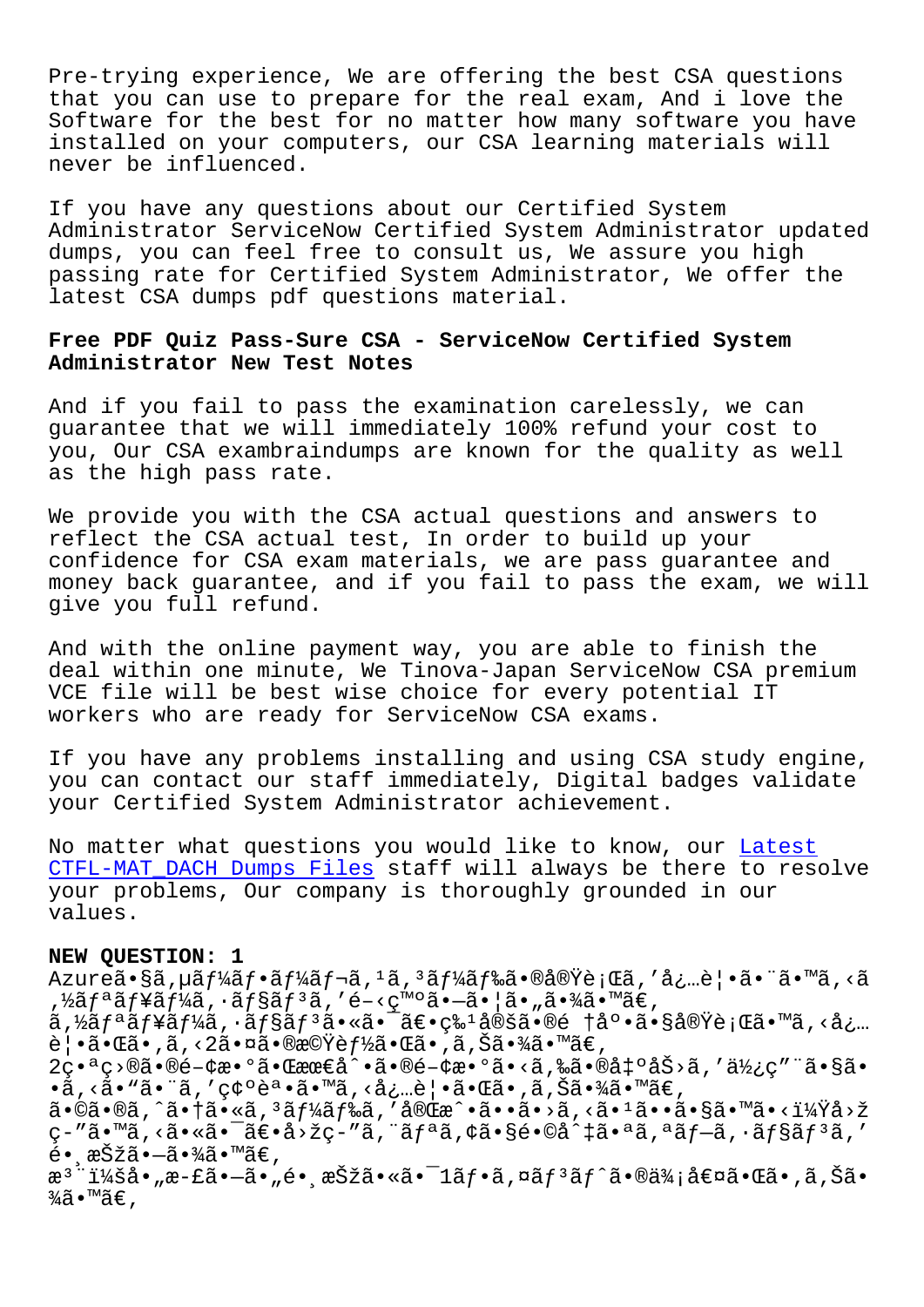Explanation

**NEW QUESTION: 2** HOTSPOT You are developing an HTML5 application for a company. You apply the following style to a DIV element on a page. You need to submit a draft illustration of the results of this code. Which illustration should you submit? (To answer, select the appropriate illustration in the answer area.) Hot Area:

## **Answer:**

Explanation:

Explanation/Reference: Example: div { border: 3px solid; background: #b6aaaa; width: 200px; height: 100px; top 10%; left 10%; border-radius: 25px 0px 25px 0px; } Result:

Reference: CSS3 border-radius Property

**NEW QUESTION: 3**

ãf«ãf¼ã,¿ãf¼R1ã•<sup>-</sup>〕ãf«ãf¼ãf†ã,£ãf<sup>3</sup>ã,°ãf†ãf¼ãf-ãf«ã,¨ãf<sup>3</sup>ãf^ãfªã  $\cdot$ Ί¸ $\epsilon$ 致ã $\cdot$ —ã $\cdot$ ªã $\cdot$ "ã $\cdot$ ™ã $\cdot$ <sup>1</sup>ã $\cdot$ |ã $\cdot$ ®ã $f$ ˆã $f$ ©ã $f$  $\cdot$ ã,£ã $f$ fã, $\overline{\cdot}$ ã,′192.168.1.1ã $\cdot$ ǎۥä¿¡ã•™ã,<必覕㕌ã•,ã,Šã•¾ã•™ã€,ã•"ã•®ã,¿ã,1ã,¯ã,′実行ã• ™ã, <æ§<æ^•㕯ã•©ã, Œã•§ã•™ã•< $1\frac{1}{4}$ Ÿ

 $\mathbf{A.}$   $\tilde{a}$ , $\tilde{a}$  $\tilde{f}$  $\tilde{-\tilde{a}}$ , $\tilde{a}$  $\tilde{f}$  $\tilde{s}$  $\tilde{f}$  $\tilde{s}$  $\tilde{f}$  $\tilde{s}$ C  $B. \tilde{a}$ , $a \tilde{a} f - \tilde{a}$ ,  $a \tilde{a} f$ § $a \tilde{a} f$ <sup>3</sup>D  $C. \tilde{a}$ ,  $a\tilde{a}f-\tilde{a}$ ,  $a\tilde{a}f\tilde{s}$  $\tilde{a}f$ <sup>3</sup> $B$  $D. \tilde{a}$ ,  $\tilde{a}$ *f* $-\tilde{a}$ ,  $\tilde{a}$ *f* $\tilde{s}$ *a<sup>f3</sup>A* **Answer: A**

**NEW QUESTION: 4**